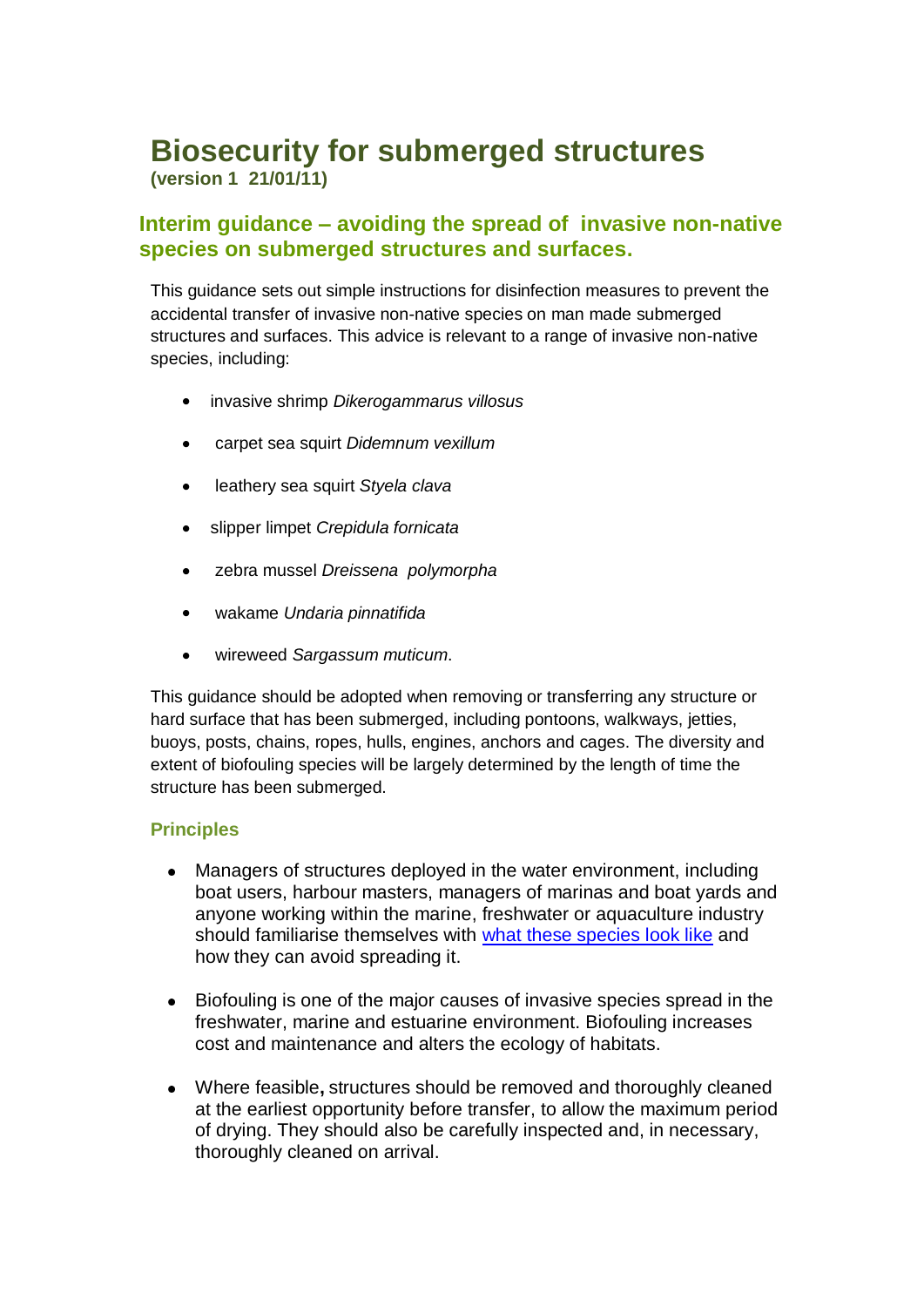• Biofouling waste must be disposed of appropriately.

#### **Actions**

- Structures should be removed from the water before cleaning, to reduce potential spread in the environment.
- Heavy encrustations and holdfasts should be removed with scrapers, prior to pressure-washing.
- Particular attention is needed on parts of the structure where access is difficult. These areas are more likely to retain encrustations, moisture and viable biofouling species. When designing structures, avoid these features to reduce cleaning and maintenance effort.
- Thorough drying is essential. The structure should therefore be  $\bullet$ removed, cleaned and left in a well-ventilated and preferably sunlit location for the maximum duration prior to transfer.
- Structures and boats that have been transferred to the site should be inspected prior to deployment. Any evidence of biofouling must be thoroughly removed away from the water environment. Failure to do so may result in an offence under Section 14 of the Wildlife & Countryside Act 1981.
- Some biofouling species are fairly easy to identify, and records of their  $\bullet$ presence are very useful. If possible, the species present should be identified and records provided to **DASHH**, The Data Archive for [Seabed Species and Habitats,](http://www.hydra-institute.com/en/index.php) hosted by the Marine Biological Association. Identification guides are available from the [Non-Native](https://secure.fera.defra.gov.uk/nonnativespecies/index.cfm?sectionid=47)  [Species Secretariat](https://secure.fera.defra.gov.uk/nonnativespecies/index.cfm?sectionid=47) and the Marine Biological Association [MarLIN](http://www.marlin.ac.uk/)  [project.](http://www.marlin.ac.uk/)
- If you can't identify a species, you can upload an image of it onto **Spot**  $\bullet$ and experts may be able to identify it for you for free.
- $\bullet$ If you identify an invasive non native species (including those listed above) on a structure that has been transported to your site you should inform an appropriate person, such as the structure owner or site manager, at the site from which the structure was last deployed.
- Washings must not be allowed to enter the water environment.  $\bullet$ Microscopic larvae or fragments of organisms are capable of spreading into the wild.
- Waste produced from the cleaning process must be disposed of appropriately. Scrapings may contain residues of anti-fouling paints and must not be allowed to contaminate the environment. This waste must be disposed of at a licensed landfill site. Biofouling organisms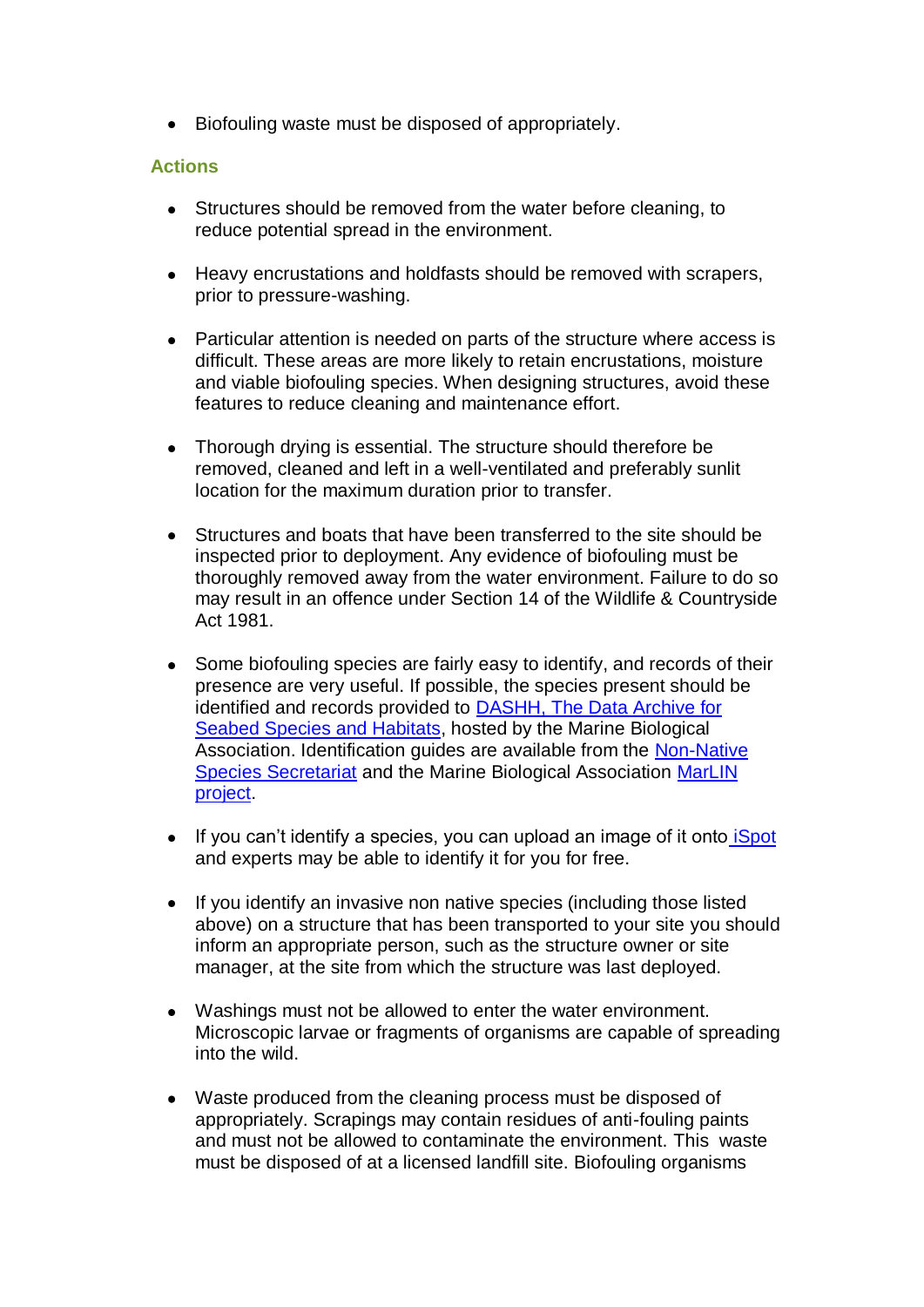may remain alive for some time after removal and be capable of surviving and spreading if disposed of in the environment.

- Drying waste is an effective method for killing the biofouling organisms, but any other contaminants may still pose a risk to the environment. If the waste only contains organic material that has originated from the site, it can be left to dry just above the spring high water mark if it can be done so without causing a nuisance.
- Otherwise, you should agree the collection and disposal of waste with  $\bullet$ the Port Health Authority and the Environment Agency.
- Ideally, all cleaning and inspection operations should be supervised by  $\bullet$ a volunteer or member of staff.
- $\bullet$ Invasive species have the potential to be spread on shellfish shells, and cages and ropes used in their cultivation. The Invasive Species Ireland project has produced a draft [Marine Aquaculture code of](http://www.invasivespeciesireland.com/files/public/Codes/Aquaculture%20CoP.pdf)  [Practice](http://www.invasivespeciesireland.com/files/public/Codes/Aquaculture%20CoP.pdf) specifically for the shellfish industry.

### **Useful links**

For general information on recognising and managing Dikerogammarus villosus and other invasive non-native species, see the Non-Native Species Secretariat website

<https://secure.fera.defra.gov.uk/nonnativespecies/alerts/index.cfm?id=3>

Guidance and identification guides are also available at the Marine Biological Association MarLIN project<http://www.marlin.ac.uk/>

For specific news and advice for boat users see the Royal Yachting Association website<http://www.rya.org.uk/Pages/Home.aspx>

For advice avoiding the spread of invasive species for the aquaculture industry [http://www.invasivespeciesireland.com/files/public/Codes/Aquaculture%20Co](http://www.invasivespeciesireland.com/files/public/Codes/Aquaculture%20CoP.pdf) [P.pdf](http://www.invasivespeciesireland.com/files/public/Codes/Aquaculture%20CoP.pdf)

Biological records of marine species should be provided to [DASHH, The Data](http://www.dassh.ac.uk/)  [Archive for Seabed Species and Habitats](http://www.dassh.ac.uk/)

If you are having problems identifying a plant or animal, advice is available from the iSpot website if you are able to upload an image of it <http://ispot.org.uk/>

If you believe you have found a record for Dikerogammarus villosus or Didemnum vexillum at a new site, send an image to [alert\\_nonnative@ceh.ac.uk](mailto:alert_nonnative@ceh.ac.uk)